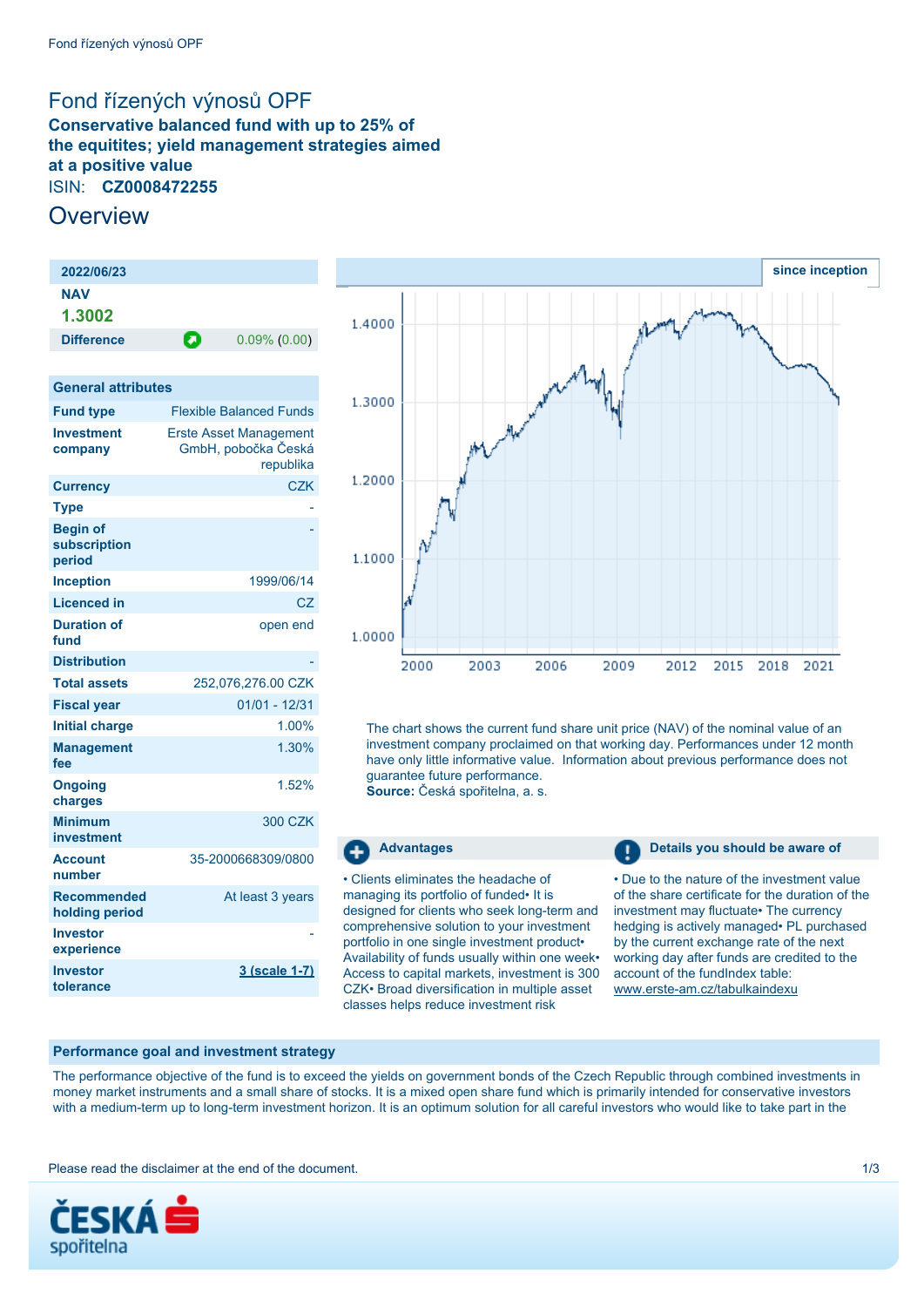development of stock markets with effective reduction of the impact of their possible fall. The fund implements such an investment strategy so that it will achieve positive appreciation within a calendar year. The share of the value of stocks, securities of foreign collective investment entities investing in stocks and investment certificates of stock open share funds is 25% of the fund asset value at the most. The portfolio management technology is drawn up in such a way that their share in assets would decrease in case the prices of stocks in the fund portfolio fall. Therefore the fond investment can continue even without the stock part till the end of the calendar year, or till the value of the investment certificate reaches the value it had at the beginning of the calendar year in which the stocks fell. The manager can also buy medium-term bonds into the fund assets, in particular with a floating interest yield.

| <b>Performance (2022/06/23)</b> |  |  |  |                                                             |  |  |                                       |
|---------------------------------|--|--|--|-------------------------------------------------------------|--|--|---------------------------------------|
|                                 |  |  |  | $(\%$ p a) $(\%$ p a) $(\%$ p a) $(\%$ p a) $(\%$ p a)      |  |  | Period YTD 6m 1Y 3Y 5Y 10Y since inc. |
|                                 |  |  |  | <b>Perf</b> $-0.95$ $-1.03$ $-2.17$ $-1.15$ $-1.18$ $-0.74$ |  |  | 0.63                                  |
|                                 |  |  |  |                                                             |  |  |                                       |
|                                 |  |  |  |                                                             |  |  |                                       |

| Annual performance in % (2022/06/23) |         |         |      |       |         |  |
|--------------------------------------|---------|---------|------|-------|---------|--|
| <b>Period</b>                        | 2017    | 2018    | 2019 | 2020  | 2021    |  |
| <b>Perf</b>                          | $-2.09$ | $-1.47$ | 0.23 | -0.60 | $-1.99$ |  |



| Top holdings (2022/05/31) |                            |                 |       |  |  |
|---------------------------|----------------------------|-----------------|-------|--|--|
| <b>ISIN</b>               | <b>Name</b>                | <b>Currency</b> | %FA   |  |  |
| CZ0001004600              | <b>CZECH REP. 0,45/23</b>  | <b>CZK</b>      | 10.99 |  |  |
| CZ0008473188              | <b>EAM LIKVIDITNI FOND</b> | <b>CZK</b>      | 8.82  |  |  |
| CZ0001003123              | CZECH REP. VAR/23          | <b>CZK</b>      | 7.95  |  |  |
| CZ0001002547              | <b>CZECH REP. 5,7/24</b>   | <b>CZK</b>      | 7.90  |  |  |
| CZ0001001945              | CZECH REP. 4,7/22          | <b>CZK</b>      | 4.05  |  |  |
| CZ0001005870              | <b>CZECH REP. 1,25/25</b>  | <b>CZK</b>      | 3.55  |  |  |
| CZ0001006167              | <b>CZECH REP. 0,00/24</b>  | <b>CZK</b>      | 3.45  |  |  |
| XS1771838494              | ING 1,125/25               | <b>EUR</b>      | 2.88  |  |  |
| FR0011318658              | EDF 2,75/23                | <b>EUR</b>      | 2.00  |  |  |
| XS1394103789              | BNP PARIBAS 0.75/22        | <b>EUR</b>      | 1.96  |  |  |

| Holdings by country (2022/05/31) |               |                        |  |  |
|----------------------------------|---------------|------------------------|--|--|
|                                  |               | 77.53 % Czech Republic |  |  |
|                                  | 7.97 % France |                        |  |  |
|                                  |               | 4.84 % Netherlands     |  |  |
|                                  |               | 3.87 % Hungary         |  |  |
|                                  |               | 1.96 % Germany         |  |  |
|                                  |               | 1.93 % United Kingdom  |  |  |
|                                  | 1.92 % Spain  |                        |  |  |

|  | 52.26 % Fixed Coupon Bonds            |
|--|---------------------------------------|
|  | 15.73 % Reverse repurchase operations |
|  | 15.09 % Deposits a Treasury bills     |
|  | 8.82 % Mutual Fund shares             |
|  | 7.95 % Floating Coupon Bonds          |
|  | 0.15 % Equities                       |
|  |                                       |
|  |                                       |

# **Holdings by currency (2022/05/31)**

**Percentage asset types (2022/05/31)**

100.00 CZK %

| Percentage holdings by rating (2022/05/31) |             |  |  |  |
|--------------------------------------------|-------------|--|--|--|
|                                            | 57.54 % Aa  |  |  |  |
|                                            | $31.65\%$ A |  |  |  |
|                                            | 10.81 % Baa |  |  |  |

Please read the disclaimer at the end of the document. 2/3